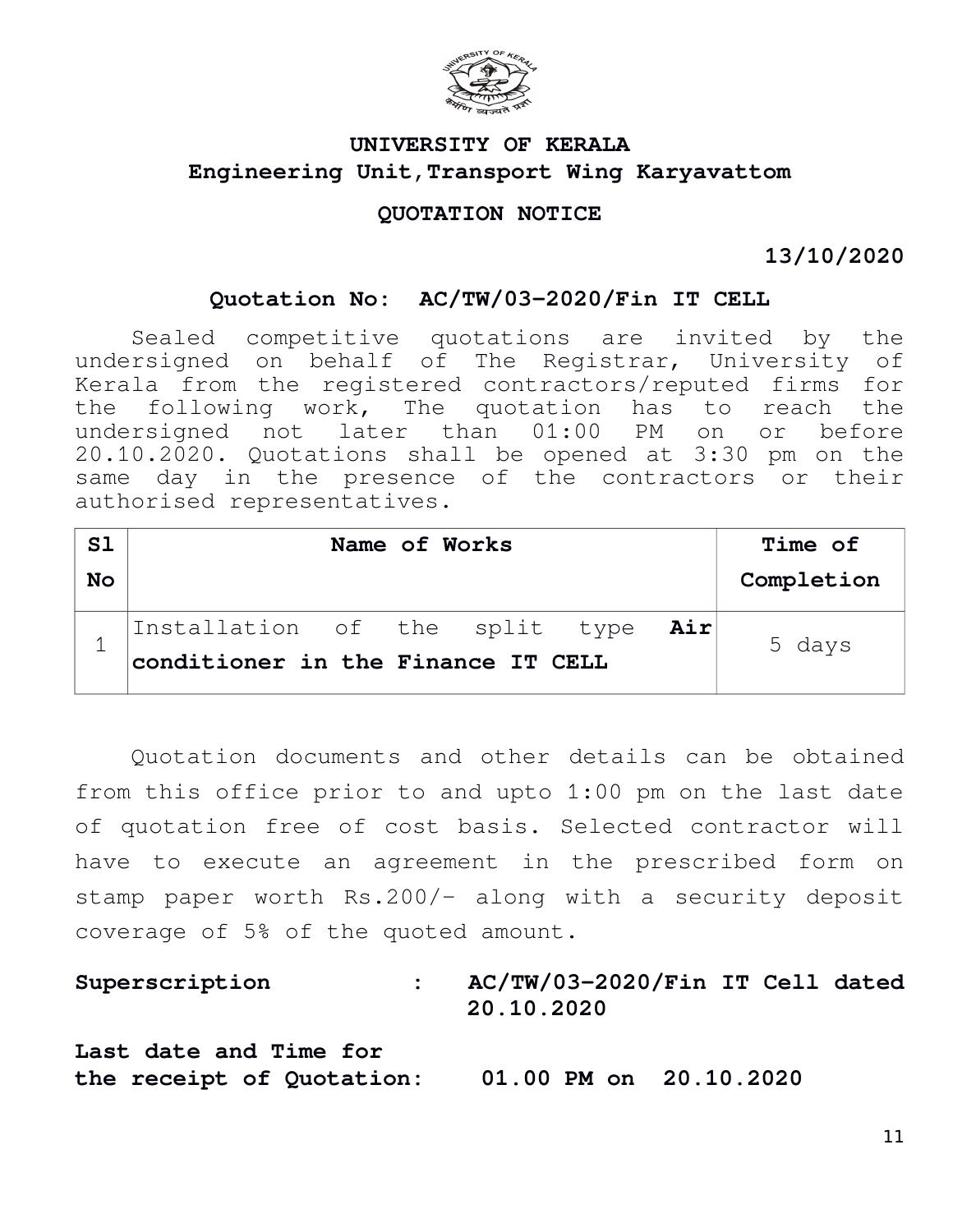# **Date and Time for opening the Quotation : 03.00 PM on 20.10.2020**

The envelopes containing the quotations should bear the superscription "**AC/TW/03/FIN ITCELL-2020 dated 13.10.2020**", **the name of work** and should be addressed to the Assistant Engineer (Mechanical), Transport Wing, University of Kerala, Karyavattom, Thiruvananthapuram. The quotations will be **opened at 3:30pm on 20.10.2020** in the presence of such tenderer or their authorised representatives who may be present at that time .

#### **Terms of payment:**

95% of total bill amount after successful supply, installation, testing and commissioning of air conditioners in location against submission of bills and on verification of works carried out.

5% of total bill amount shall be retained by university as security money, it will be released on successful completion of warranty period after adjusting liabilities if any.

#### **Conditions**

1. Rates quoted will be inclusive of all applicable taxes, charges for delivering, installation, commissioning the items at location prescribed.

2. Brand Name, Model name and period of warranty of compressor shall be clearly mentioned.

3. Incomplete and illegible quotations shall be rejected.

4. The right to reject any quotation in full or in part without assigning any reason thereof is reserved with the undersigned.

#### **ASSISTANT ENGINEER MECHANICAL**